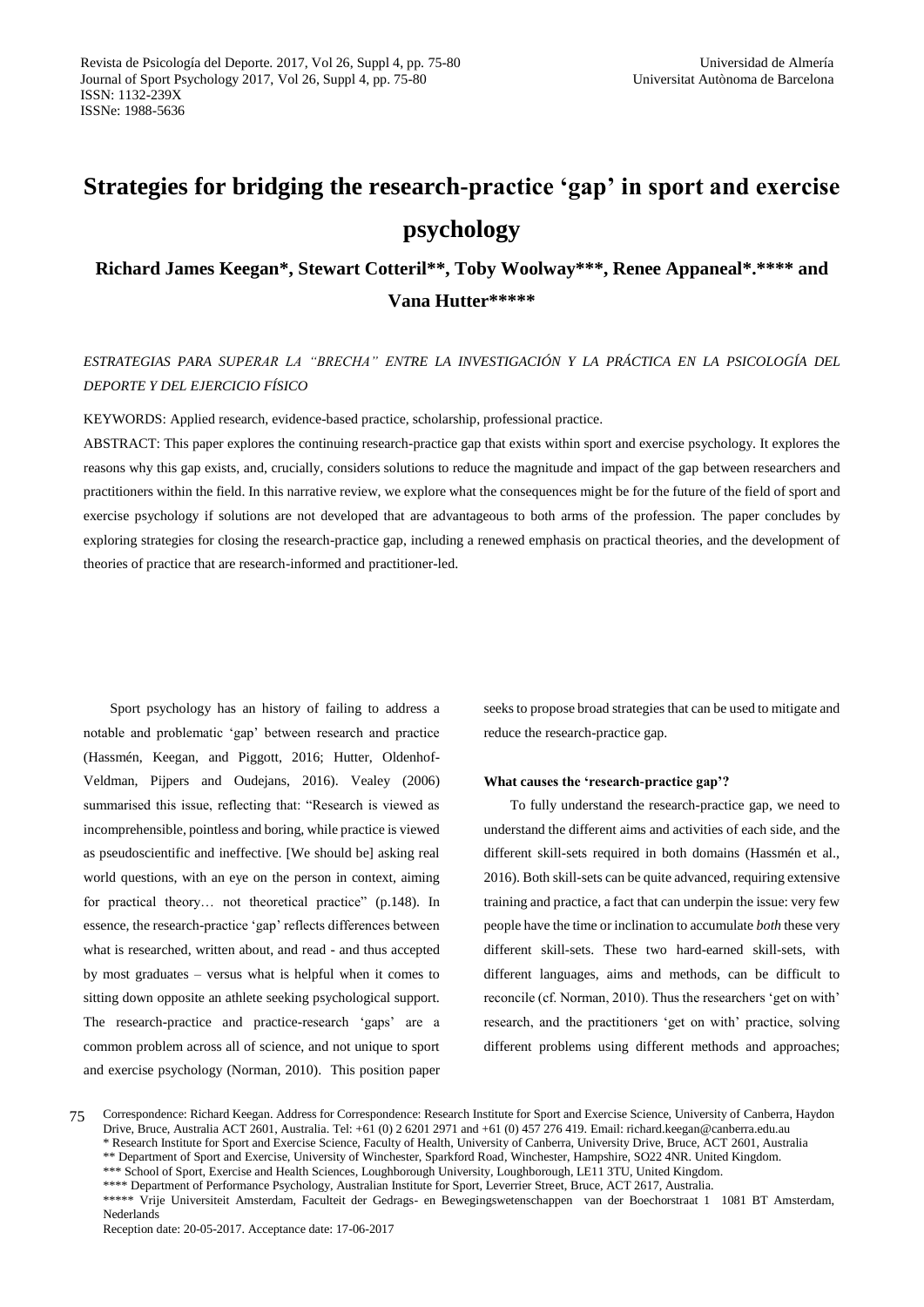*separately*. In this way, a significant opportunity to advance both research and practice is lost (Norman 2010).

Research usually prefers carefully manipulated conditions, forming abstract characterisations of the phenomena under consideration and studying them in a controlled research environment. Similarly, the theories within research are often simplified and abstracted to a pristine form – and this is argued to be necessary in order to facilitate their testing. In contrast, the real world of applied practice is complex and messy, because it takes place in real-life situations, with uncontrolled and poorly defined variables; often behaving in ways that contradict the neat/clean assumptions of research. In this way, researchers attempting to study applied practice may see a messy and complex world with no control and rigor. By contrast, practitioners attempting to engage with research may see a world of stale, abstract and irrelevant findings that would never survive contact with the complexities of the real world. Hence, there are two separate groups, with a notable 'gap' between them.

## **What are the consequences of allowing a 'research-practice gap'?**

A simple overview of negative consequences from a research-practice gap is as follows: (a) research is not used for its intended purpose – or at least its moral purpose – of informing practice and generating improved outcomes in the real world; and (b) practice is not sufficiently 'evidence-based', sometimes to the extent that people start redefining 'evidence' very loosely, that is as their own opinions and applied experiences – which is not how evidence-based-practice is intended to be used (Chambless, 1999; Chambless and Ollendick, 2001; Gardner and Moore, 2005). There are additional concerns, however; for example, perceiving a disconnection between 'scientific' research and applied practice can undermine the professional image of the field, and thereby the confidence of those seeking sport psychological support.

The research-practice gap also makes it much more difficult to train future practitioners, as there is no consistent vocabulary, no strong models of practice, and thus no way of understanding what practitioners do, or why (Keegan, 2010; 2014; 2016a; b). This gap can reduce training in applied practice to an 'art' or 'craft'; wherein important rules and principles are not understood or conveyed (Jones, 2008). This lack of concepts and theories detailing the processes of applied practice can lead practitioners to make vital decisions about philosophy or delivery-style quite arbitrarily, as opposed to this being a carefully reasoned and transparent decision (see also Martindale and Collins, 2010; 2012; Poczwardowski, Aoyagi, Shapiro, and Van Raalte, 2014; Poczwardowski and Sherman, 2011).

Researchers are judged on the number of papers they produce, the popularity of the journals they publish in, and the number of times other researchers 'cite' their work. These core values can then be combined into measures of impact such as the H-index. These measures are frequently referred to by review committees and grant funding panels when reviewing academics, but not practitioners. Hence, researchers have to create work that has a very good chance of being cited. At present, applied practitioners rarely write journal articles – so there is virtually no chance of being cited by applied practitioners (Hassmén et al., 2016). Hence, there is little realworld incentive for academics to do work of relevance to applied practitioners (Hassmén et al., 2016; Norman, 2010). Instead, researchers are incentivised to produce papers chiefly for other researchers that – for the main part – extend and propagate the same assumptions, theories, methods and measurement instruments that other researchers resort to. As a beginning on the journey to closing the research-practice gap, and reducing or avoiding the problems outlined in this section, the following passages will explore two broad 'strategies': practical theories; and theories-of-practice. First, however, theoretical practice – maligned by Martens (1979) and Vealey (2006) – must be explained.

## **What has been the problem? Theoretical practice**

In a world where theories and paradigms dominate how research is done (cf. Kuhn, 1970; Popper, 1959; 2002), and ethical frameworks (rightly) prescribe that practitioners should base their applied work on the literature that this generates, theory-driven practice is the result (Martens, 1987; Vealey, 2006). In some ways, given that we rarely attempt to test our theories to destruction, or seek to 'gold standard' evidence that a theory really does withstand scrutiny, theory-driven practice is a fair description of the outcome (cf. Gardner and Moore, 2005; Hassmén et al., 2016). A theory – good or bad, and with key claims often untested – can be used to tell a practitioner what to do with their clients (Jones and Mehr, 2007; Wilson, Armoutliev, Yakunina, and Werth, 2009). This can, at times, force a practitioner to simplify an athlete's uniquely personal and complex needs into a highly simplistic theory. And much of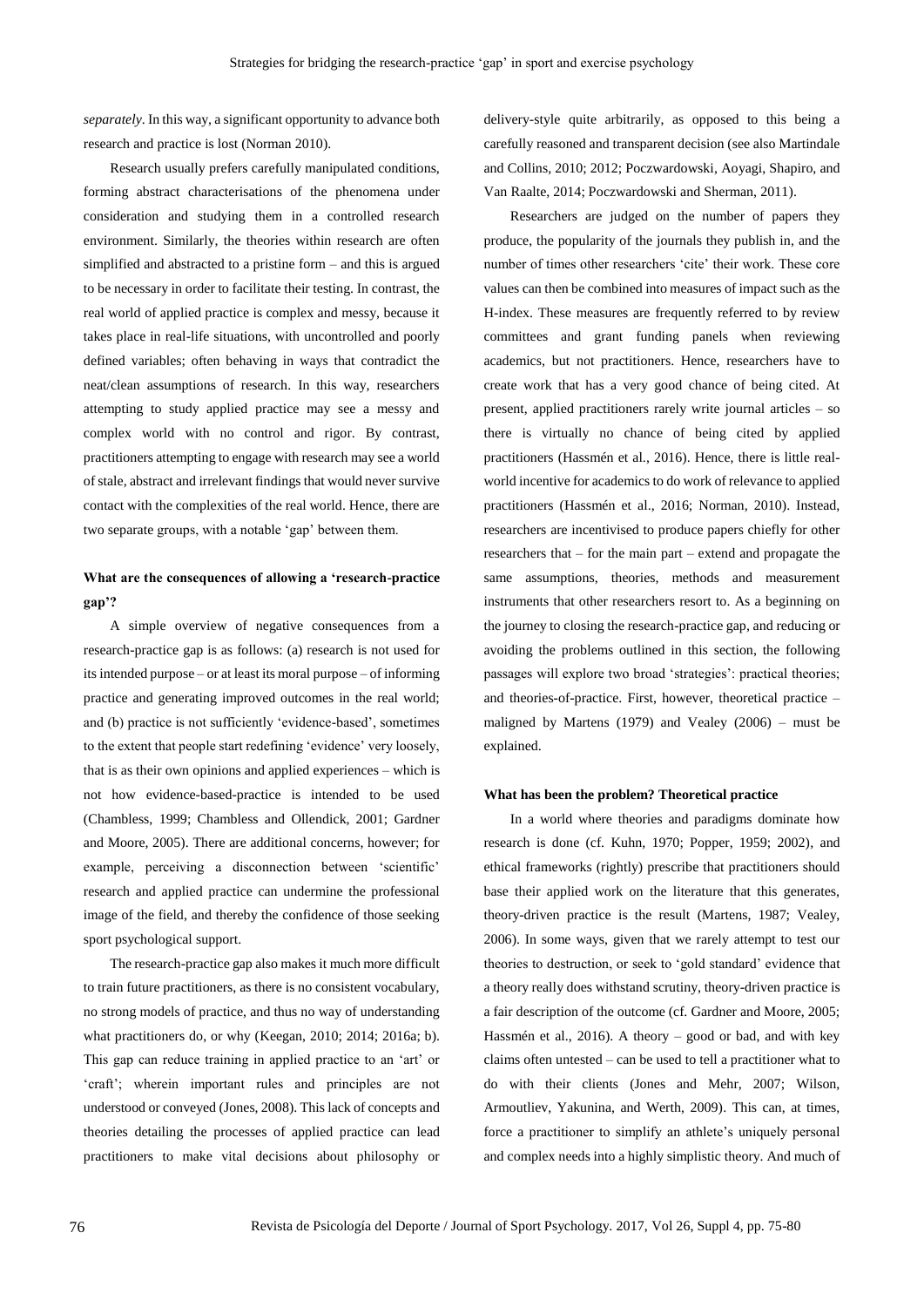the research in sport and exercise psychology is, quite famously, either based in labs away from actual performance settings (cf. Martens 1979, 1987), or based on cross sectional survey data and correlational analysis (cf. Keegan, 2016; Vealey, 2006), and as such provides insufficient evidence to know whether a theory is 'true'. Effectively forcing practitioners to use highly simplified (parsimonious) theories - developed in carefully controlled research settings that were not reflective to the real-world setting of applied practice – results in 'theoretical practice'.

#### **Practical theories and theories-of-practice**

Picking up on his critique of the way he believed sport psychology was evolving, Martens (1979) specified that we should seek practical theories, not theoretical practice. This might be equated to the idea that "there is nothing more practical than a good theory" (Lewin; 1952, p.169). Many philosophersof-science (e.g., Popper, Lakatos, etc.), as well as many wellknown scientists (e.g., Hawking, Einstein) have argued that theories should be developed to help solve practical, real-world problems.

#### **Practical theories**

Many authors have argued that theories, themselves, are not particularly important, but rather they are merely tools to assist in the solving of important problems (Hassmén et al., 2016; Popper, 1959; 2002). Martens (1979; 1987) was arguing that, in his view, theories had become the dominant driving force in sport psychology; that we had become a profession driven by our tools and gadgets as opposed to providing efficient solutions to meaningful problems. Martens (and many others since) argued that the theories driving sport psychology research were not 'fit-for-purpose' when it comes to applied practice. At this point, it is important to clarify exactly what a theory is, or should be. A popular and well-argued explanation was given by Hawking (1988; p.11 – italics and parentheses added): "A theory is a good theory if it satisfies *two requirements*: [1] It must accurately describe a large class of observations… and [2] it must make definite predictions about the result of future observations". Occasionally there is an argument that, ideally, theories should be as simple as practically possible – although this should be viewed as a heuristic guide and not a hard rule (Baker, 2003, 2013; Courtney and Courtney, 2008; Sober, 1990, 1996). This latter idea of simplicity might be useful when considering that many existing and popular theories tend to

'sprout' additional qualifiers and 'get-out clauses' when faced with problematic observations – the so-called Duhem-Quine principle (Lakatos, 1970). As a final criterion, if a theory is to be discussed and evaluated by scientists, it must be communicable such that someone other than the 'holder' can understand it too. It seems relatively straightforward, and yet Martens and many since have argued that the theories of sport and exercise psychology often fail these basic tests, making them not fit-forpurpose and thus instead contributing to the research-practice gap.

It is perfectly possible for practitioners to generate, evaluate and refine theories, using this definition. And yet, so long as the literature is dominated by researchers – solving different problems and using different techniques and assumptions practitioners will remain passive recipients or 'consumers', receiving whatever theories and evidence researchers offer them. It is difficult to imagine the mechanism through which a practitioner could take a new theory 'to market', for others to view, evaluate and perhaps adopt. In fact as well as being difficult it may not be particularly rewarding for the practitioner: offering one's best ideas to others might be seen as entrepreneurial suicide. Hence, there is no mechanism, nor any incentive, to attract the ideas, feedback, or creative contributions of applied practitioners in sport and exercise psychology. Perhaps, for example, being seen to work publicly with researchers, and praised by editors or journals on social media might constitute excellent promotion and additional credibility for practitioners.

As well as encouraging practitioners to publish and cite, the key gatekeepers of the literature can also play a key role. For example, when editors receive papers claiming to explain fractionally more variance in some subjectively rated concept that seems several steps removed from real-life, we might consider discouraging people from doing that research; and instead encouraging them to work alongside practitioners in delivering relevant and practical research. We should be asking practitioners what types of theories we need to build, and what problems they perceive in existing ones – and then using that information both in the commissioning of research and in its evaluation. The first priority of 'practical theories' should be to support real-world athletes, coaches, practitioners, parents and governing bodies. Morally speaking, at least, one of the lowest priorities should be advancing researchers' citations and impact factors.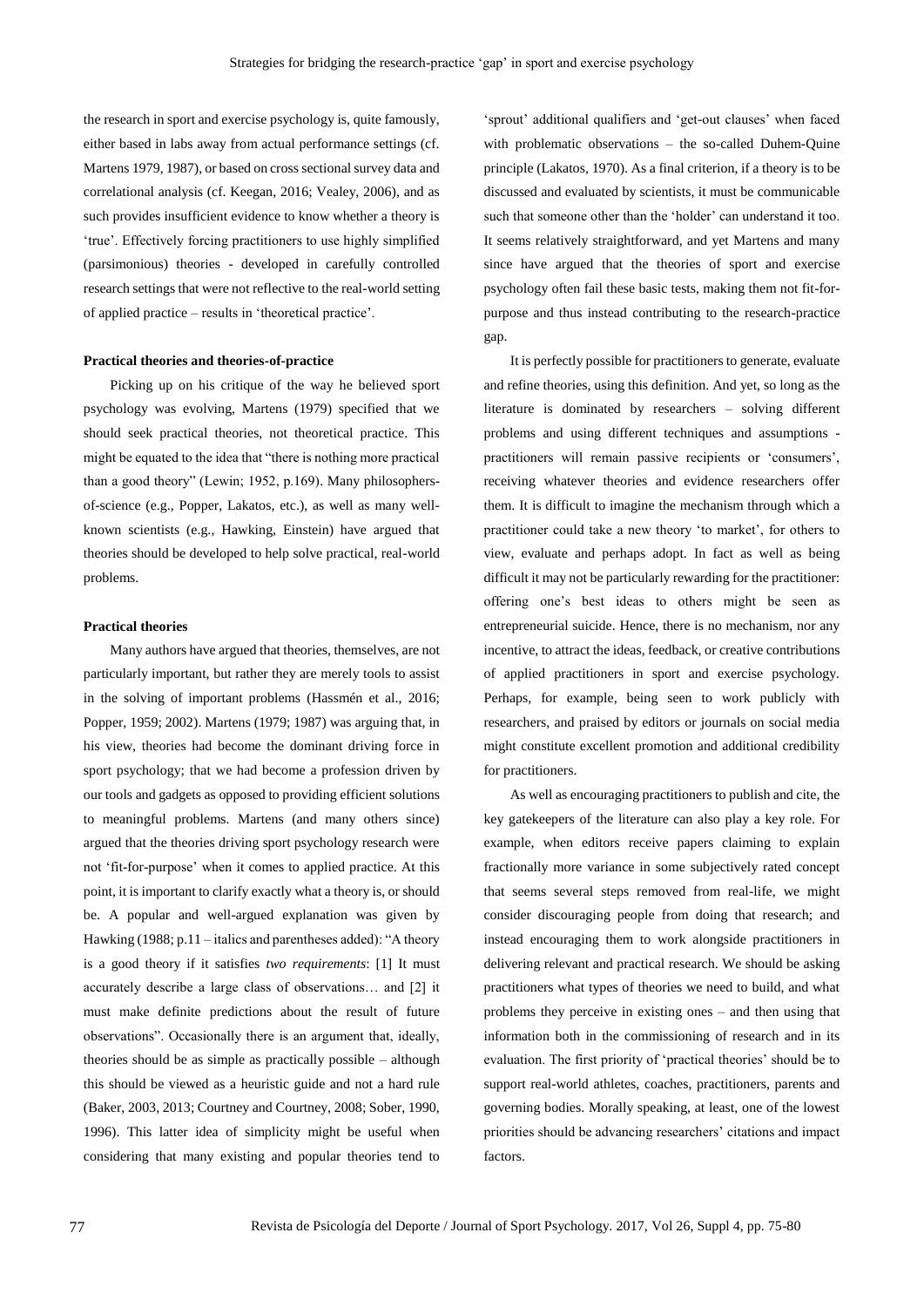## **Theories of practice.**

One approach that was not explicitly put forward in Martens' dichotomy of 'theoretical practice' versus 'practical theory' is the option for research to examine the 'art' of applied practice. Like any phenomenon, the processes of applied practice can be studied, described, modelled (or theorised) and evaluated. Recent work by Poczwardowski et al. (2014) and Keegan (2016) has started to describe the processes followed by practitioners. Keegan's model specifically suggests linkages between key processes followed by practitioners, and testable predictions. For example, the model could be used to predict that the quality of the needs analysis will contribute significantly to the quality of the outcomes; or practitioners who maintain a consistent philosophical approach with each individual client will likely produce improved client experiences and outcomes. Notwithstanding these very recent developments, sport and exercise psychology currently generates relatively little research examining the processes and mechanisms of applied practice.

There is a strong tendency in sport and exercise psychology – and many fields – to cast applied practice as an art or craft: mythical and magical processes not suitable for the scrutiny of researchers (Hassmén et al., 2016; Keegan, 2016). On one hand, this is understandable given the profound differences in assumptions and methods between researchers versus practitioners. On the other hand, such a shroud of mysticism undermines the credibility and transparency of any discipline it affects. The benefits of researching applied practice are relatively clear: (1) we would understand the processes of applied practice better; (2) we could therefore give our applied practitioners increased ability to deliver positive outcomes (and avoid negative outcomes) when they work with clients; (3) the very theories and research generated by researchers would be used by practitioners in the real world, not simply remaining in journals where they may or may not be picked up by other researchers: actual 'impact'; (4) we could improve the training of applied practitioners (5) we could improve the accountability and transparency of applied practitioners, and facilitate informed and meaningful reviews of practice and case-studies; and thus (6) ultimately, we could increase the credibility of the field of sport and exercise psychology. Overall, therefore, there is incredible value yet to be realised in proactively researching the processes, assumptions and mechanisms of applied practice.

# ESTRATEGIAS PARA SUPERAR LA "BRECHA" ENTRE LA INVESTIGACIÓN Y LA PRÁCTICA EN LA PSICOLOGÍA DEL DEPORTE Y DEL EJERCICIO FÍSICO

PALABRAS CLAVE: Investigación aplicada, práctica basada en la evidencia, becas, práctica profesional.

RESUMEN: Este artículo explora la persistente brecha entre investigación y la práctica profesional de la psicología del ejercicio y deporte. Este artículo explora las razones por las que existe esta brecha y, fundamentalmente, considera soluciones para reducir la magnitud y el impacto de la brecha entre investigadores y profesionales en el campo. En esta revisión narrativa, exploramos cuáles podrían ser las consecuencias para el futuro del campo del deporte y la psicología del ejercicio si no se desarrollan soluciones que sean ventajosas para ambos componentes de la profesión. El documento concluye explorando estrategias para cerrar la brecha investigaciónpráctica, con el énfasis en las teorías prácticas, y el desarrollo de teorías de la práctica que son investigador-informado y dirigido por el practicante.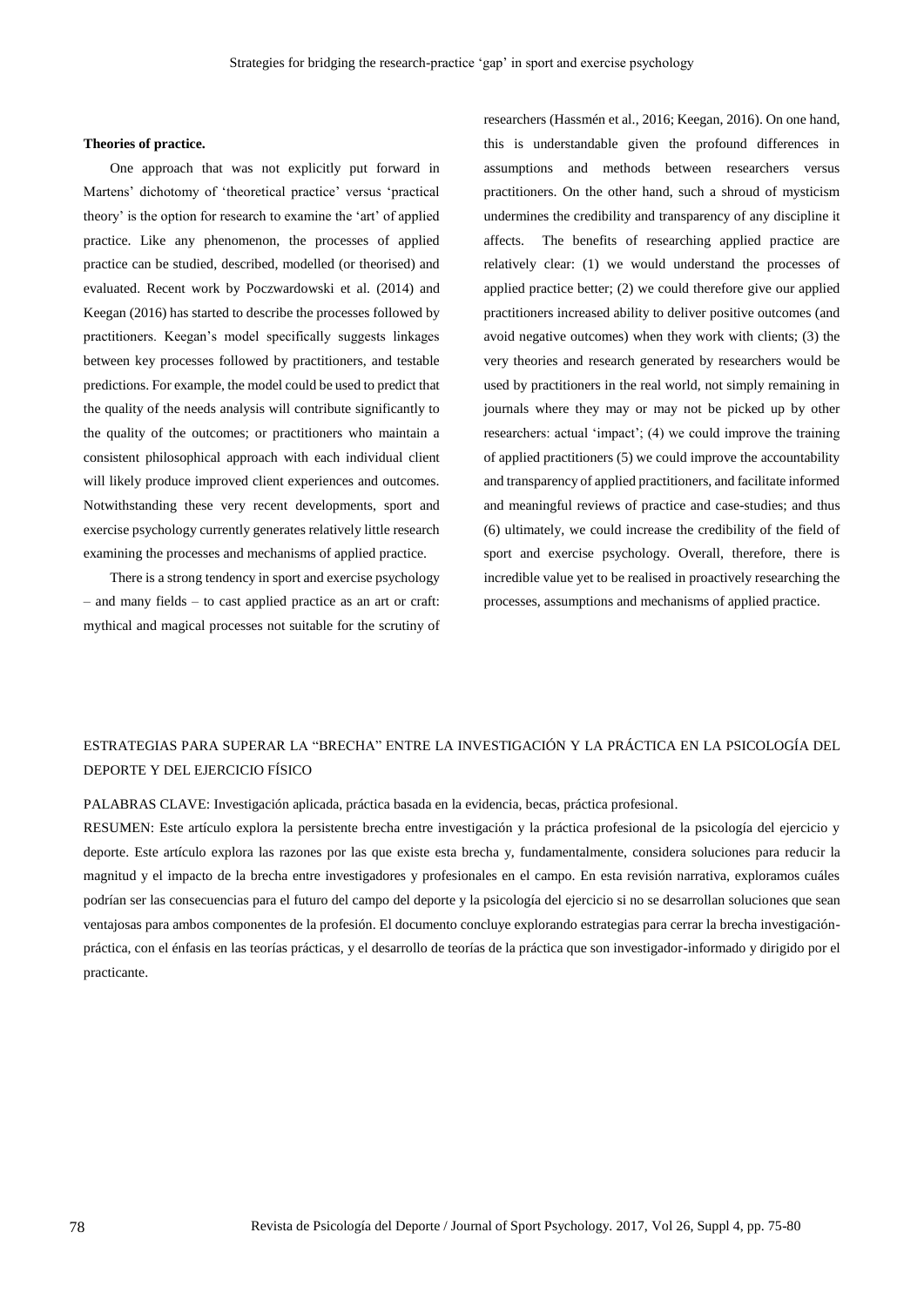## **References**

- Baker, A. (2003). Quantitative parsimony and explanatory power. *British Journal for the Philosophy of Science*, *54*(2), 245–259. http://doi.org/10.1093/bjps/54.2.245
- Baker, A. (2013). Simplicity. In E. Zalta (Ed.) *The Stanford Encyclopedia of Philosophy* (Fall, 2013). Stanford, USA: Stanford University. Retrieved from http://plato.stanford.edu/archives/fall2013/entries/simplicity/.
- Chambless, D. L. (1999). Empirically validated treatments What now? *Applied and Preventive Psychology*, *8*(4), 281–284. http://doi.org/10.1016/S0962-1849(05)80043-5
- Chambless, D. L., and Ollendick, T. H. (2001). Empirically Supported Psychological Interventions: Controversies and Evidence. *Annual Review of Psychology*, 685–716. http://doi.org/10.1146/annurev.psych.52.1.685
- Courtney, A., and Courtney, M. (2008). Comments Regarding " On the Nature of Science ." *Physics in Canada*, *64*, 7–8.
- Gardner, F. L., and Moore, Z. E. (2005). Using a Case Formulation Approach in Sport Psychology Consulting. *The Sport Psychologist*, *19*(4), 430–445.
- Hassmén, P., Keegan, R., and Piggott, D. (2016). *Rethinking Sport and Exercise Psychology Research : Past, Present and Future*. London, UK: Palgrave-Springer.
- Hawking, S. (1988/2001). *A Brief History of Time*. London, UK: Bantham Books.
- Hutter, R. I. V., Oldenhof-Veldman, T., Pijpers, J. R. R., and Oudejans, R. R. D. (2016). Professional Development in Sport Psychology: Relating Learning Experiences to Learning Outcomes. *Journal of Applied Sport Psychology*, 1–16. http://doi.org/10.1080/10413200.2016.1183152
- Jones, C. M. (2008). From novice to expert: Issues of concern in the training of psychologists. *Australian Psychologist*, *43*(1), 38–54. http://doi.org/10.1080/00050060601089470
- Jones, J. L., and Mehr, S. L. (2007). Foundations and Assumptions of the Scientist-Practitioner Model. *American Behavioral Scientist*, *50*(6), 766–771. http://doi.org/10.1177/0002764206296454
- Keegan, R. J. (2010). Teaching consulting philosophies to neophyte sport psychologists: Does it help, and how can we do it? *Journal of Sport Psychology in Action*, *1*(1). http://doi.org/10.1080/21520704.2010.518663
- Keegan, R. J. (2016). Developing a Philosophical and Theoretical Framework: Two Cases that Changed my Approach to Consulting Style. In L. S. Tashman and G. Cremades (Eds.), *Global Practices and Training in Applied, Sport, Exercise, and Performance Psychology: A Case Study Approach* (1st ed., pp. 58–68). London, UK: Routledge Psychology Press.
- Keegan, R. J. (2014). Developing a Philosophy and Theoretical Framework Mapping a Rich and Complex Landscape for the Brave Explorer. In Keegan, R.J. (Ed), *Becoming a sport, exercise, and performance psychology professional: a global perspective* (pp. 61–68). Camberra, USA: Psychology Press
- Keegan, R. J. (2016). *Being a Sport Psychologist* (1st ed.). London, UK: Palgrave Higher Education.
- Kuhn, T. S. (1970). *The Structure of Scientific Revolutions*. *Philosophical Review* (Vol. II). http://doi.org/10.1119/1.1969660
- Lakatos, I. (1970). Falsification and the methodology of scientific research programmes. *Criticism and the Growth of Knowledge* 4, 91– 196. http://doi.org/10.2277/
- Martens, R. (1979). About smocks and jocks. *Journal of Sport Psychology*, *1*, 94-99.
- Martens, R. (1987). Science, knowledge, and sport psychology. *The Sport Psychologist*, *1*, 29–55.
- Martindale, A., and Collins, D. (2010). But why does what works work? A response to Fifer, Henschen, Gould, and Ravizza, 2008. *Sport Psychologist*, *24*(1), 113–116.
- Norman, D. (2010). The Research-Practice Gap. Retrieved September 29, 2015, from http://www.jnd.org/dn.mss/the\_researchpractic.html
- Poczwardowski, A., and Sherman, C. P. (2011). Revisions to the Sport Psychology Service Delivery (SPSD) Heuristic : Explorations With Experienced Consultants. *The Sport Psychologist*, 25(4), 511–531.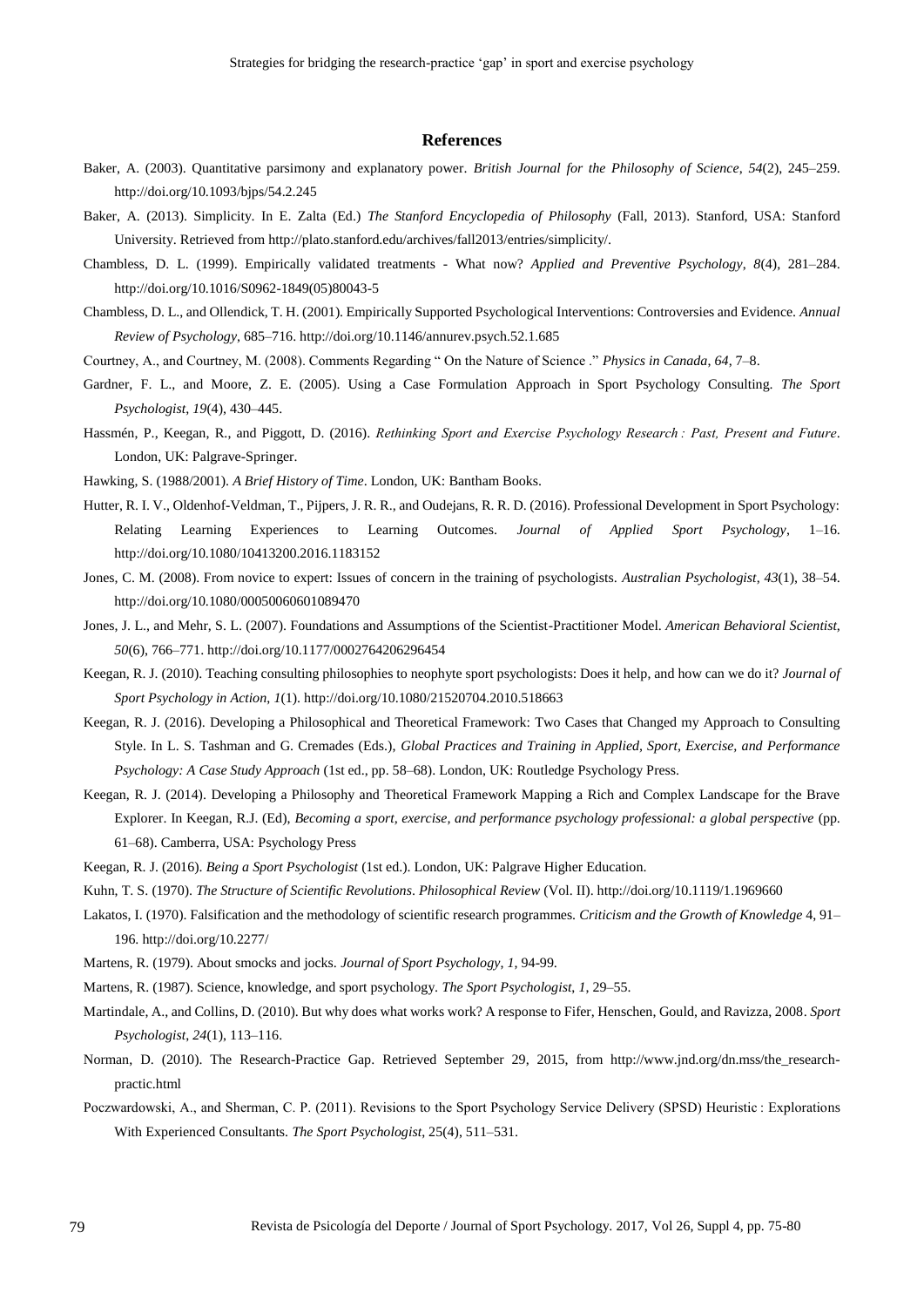- Poczwardowski, A., Aoyagi, M. W., Shapiro, J. L., & Van Raalte, J. L. (2014). Developing professional philosophy for sport psychology consulting practice. In A. G. Papaioannou & D. Hackfort (Eds.), *Routledge companion to sport and exercise psychology: Global perspectives and fundamental concepts* (pp. 895-907). London, UK: Routledge.
- Popper, K. (1959). *The logic of scientific discovery*. New York, USA: Basic Books
- Popper, K. R. (2002). *Conjectures and Refutations: The Growth of Scientific Knowledge*. Abingdon, UK: Routledge
- Sober, E. (1990). Let's razor Ockham's Razor. *Explanation and Its Limits, Royal Institute of Philosophy Supplement 27, 73-93.*
- Sober, E. (1996). Parsimony and predictive equivalence. *Erkenntnis*, *44*, 167–197. http://doi.org/10.1007/BF00166500
- Vealey, R. S. (2006). Smocks and Jocks Outside the Box: The Paradigmatic Evolution of Sport and Exercise Psychology. *Quest*. http://doi.org/10.1080/00336297.2006.10491876
- Wilson, J. L., Armoutliev, E., Yakunina, E., and Werth, J. L. (2009). Practicing psychologists' reflections on evidence-based practice in psychology. *Professional Psychology: Research and Practice*, *40*(4), 403–409. http://doi.org/10.1037/a0016247